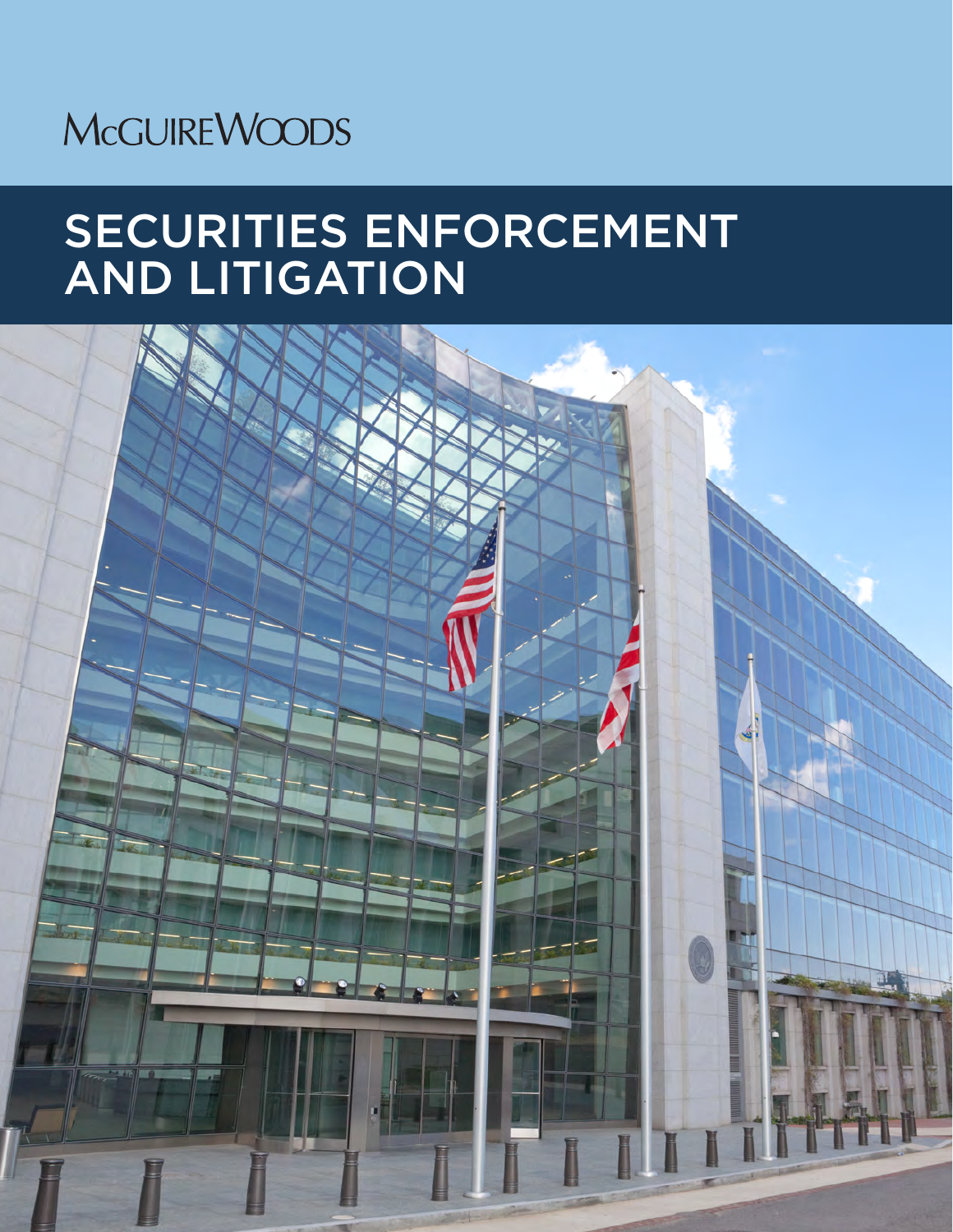## **MCGUIREWOODS**

## SECURITIES ENFORCEMENT AND LITIGATION



McGuireWoods is a national leader in securities enforcement defense. With a Securities Enforcement and Litigation Team comprised of former senior SEC and FINRA enforcement attorneys and litigators, as well as high-level federal prosecutors, we are expert at managing every stage of complex securities investigations – from informal inquiries through investigations, litigation, and appeals. Our Team is at the forefront of the continually evolving issues confronting the securities industry and builds upon our decades of experience of practicing before government agencies to provide clients innovative and pragmatic counsel when the government comes calling or when faced with a corporate crisis.

Our Securities Enforcement and Litigation Team is part of our elite Government Investigations and White Collar Litigation Department, which has been recognized twice as a *Law360* Group of the Year, and includes members of our nationally-recognized Financial Services Litigation Department. Our Team also leverages the deep experience of the Firm's Securities and Capital Markets and Public Finance Departments to counsel clients on the full spectrum of regulatory, compliance, and business issues arising from a government examination, investigation, and litigation. Together, we routinely conduct internal investigations and audits, and advise clients on strengthening corporate compliance and supervisory programs to stay current with the regulators on examination and enforcement priorities and to prevent recurrence of potential securities laws violations. By working collaboratively, we ensure our clients receive well-tailored advice and a comprehensive defense team to handle the many complex issues presented in government inquiries.

Our attorneys are uniquely skilled at working with regulators and agencies throughout the course of an investigation and routinely resolve matters confidentially without any action taken against our clients. We are prepared to vigorously defend our clients in enforcement proceedings and at trial, and have prevailed in complex securities litigation in federal and state courts, as well as before regulatory agencies, FINRA, and arbitration panels. For decades, our team has successfully represented clients in some of the most high-profile regulatory and enforcement cases involving securities market participants.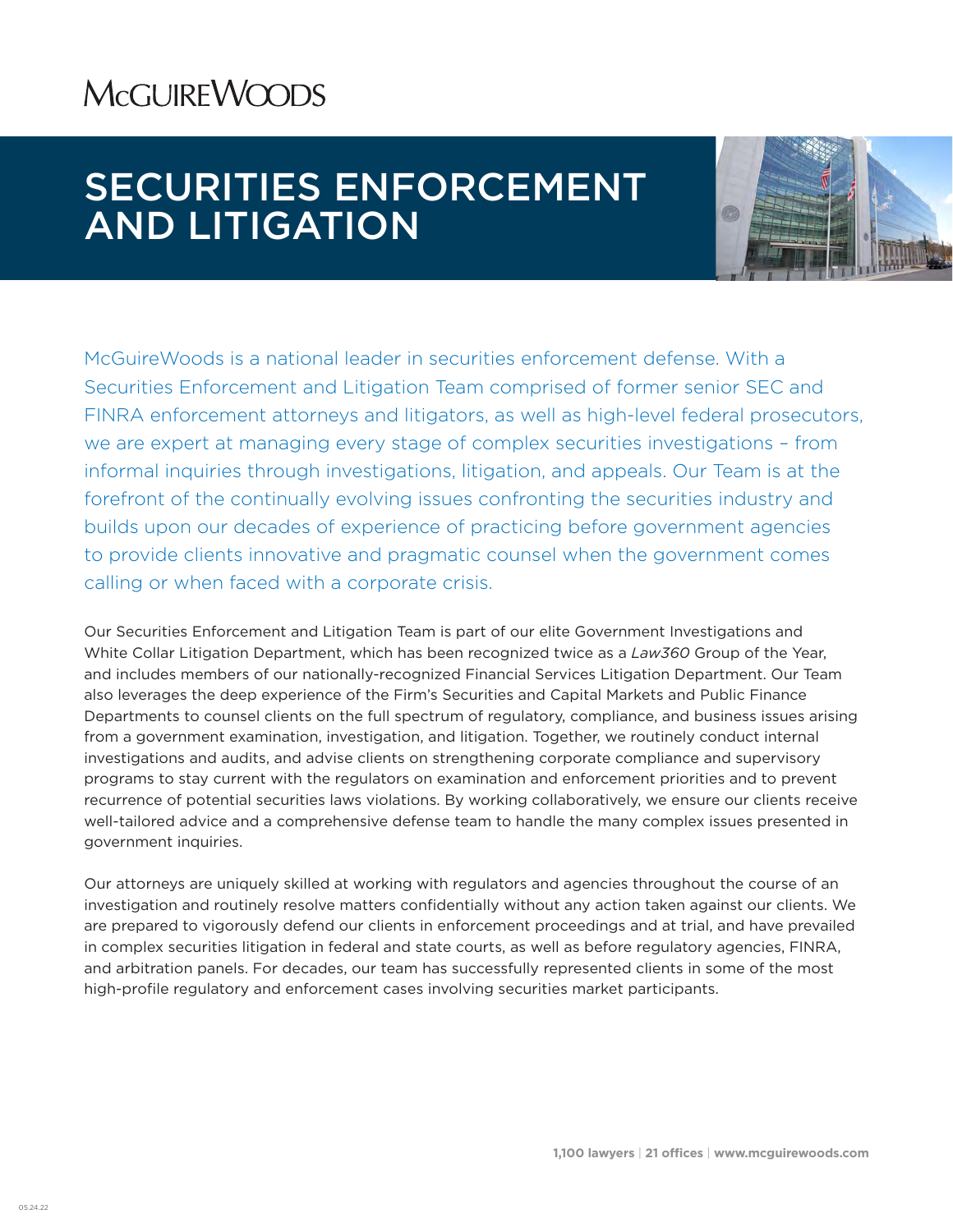

## **OUR TEAM**

Our Securities Enforcement and Litigation Team includes:

- Former attorneys from the SEC's Trial Unit, Office of General Counsel, and Divisions of Enforcement and Trading and Markets
- Former Deputy Attorney General of the United States
- Former U.S. Attorneys and Assistant U.S. Attorneys
- Former attorneys from FINRA's Enforcement Department, Market Regulation, and Member Regulation
- Former attorney from NASDAQ's Regulatory Group
- Former in-house counsel at the world's leading financial institutions
- Former State Attorneys General and Assistant Attorneys General

## **REPRESENTATIVE EXPERIENCE**

- Financial Reporting, Disclosures, and Internal Controls
- Anti-Bribery and Anti-Corruption
- Institutional Banking and Trading
- Market structure and electronic trading
- Market conduct and the antimanipulation provisions
- Municipal Securities Underwriting, Sales, and **Trading**
- Insider Trading and Political **Intelligence**
- Complex Products
- Sales Practice Abuses
- Anti-Money Laundering
- **Firm Operations**
- **Registration**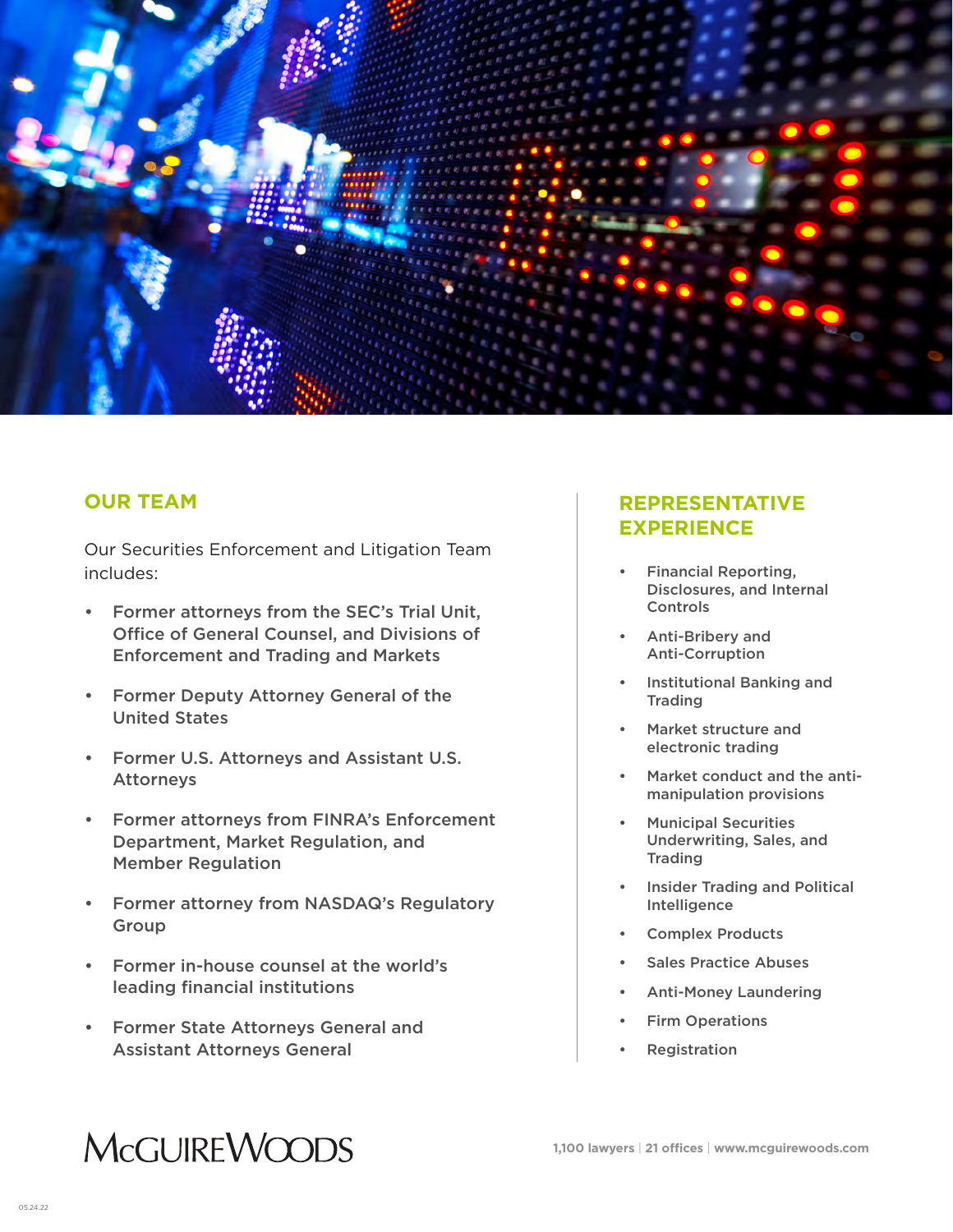## **HOW WE HELP**

#### **SECURITIES INVESTIGATIONS**

**Accounting and Financial Fraud.** We regularly represent audit committees, accounting firms, public companies, and their members, professionals, and executives in internal and government criminal and civil investigations involving financial reporting, disclosures, and internal controls.

**Foreign Corrupt Practices and U.K. Bribery Acts.** Our Team has deep expertise in all facets of FCPA, U.K. Bribery Act, and related anti-corruption laws. Our comprehensive practice ranges from full-scale internal and government investigations and enforcement defense to due diligence in connection with mergers, acquisitions, and other investment opportunities. We also conduct anti-corruption risk assessments, audits and internal investigations, and design and help to implement overall and anti-corruption-specific corporate compliance programs and training. Global Investigations Review and Just Anti-Corruption have recognized McGuireWoods as a top law firm in Washington, D.C. that handles FCPA matters.

**Securities Trading.** Our attorneys routinely represent entities and individuals in investigations regarding securities trading, including insider trading, market manipulation, high frequency trading, research, and sales practice abuses such as fair pricing, trade reporting, and unregistered offerings. On the insider trading front, we have represented political intelligence firms, registered representatives, and corporate insiders and outsiders in novel and complex matters, and our lawyers regularly assists corporate management, boards of directors, and board committees in examining potential violations of insider trading laws or employee violations of corporate insider trading policies. We also help clients design, implement, test, and enhance insider trading policies and other policies relating to securities trading.

**Broker-Dealers, Investment Advisers, and Hedge and Private Equity Funds.** We routinely represent financial services clients in examinations, informal and formal investigations, and litigation initiated by the SEC, DOJ, FINRA, and other state securities regulators, attorneys general, and administrators. To provide our clients with comprehensive industry expertise, our attorneys collaborate across the Firm's Securities and Capital Markets, Public Finance, and Financial Services Litigation Departments to ensure the best representation for each unique client issue. We have represented financial institutions and individuals in examinations, inquiries, and investigations involving sales practice, supervision, and compliance issues, anti-money laundering compliance, cybersecurity, municipal securities underwriting, sales and trading, and the marketing and sale of complex securities products. We also are deeply involved in counseling clients in connection with regulatory self-reporting initiatives and helping them navigate the regulatory nuances of self-reporting, disclosure, and the statutory disqualification process. We regularly partner with our clients to ensure they remain current on proposed and newly adopted rules, regulations, and interpretations to help ensure our clients comply with their regulatory obligations.

**Internal Investigations.** Our Team has significant experience conducting internal investigations on behalf of public and private companies, boards of directors, audit and special committees, broker-dealers, investment advisers, hedge funds, and other regulated entities. We can respond to issues of any size, tailoring individual teams to the particularized needs of our clients. With our deep bench of former senior level enforcement attorneys and high-ranking government officials, our Team is well positioned to quickly and efficiently conduct credible internal investigations, while advising on complicated nuanced issues related to self-reporting and cooperating with government regulators. We also are expert in helping clients navigate through the complexities of a corporate crises with immediate strategic counseling and well-thought-out coordination designed to minimize disruption and adverse impact to the business of our corporate clients.

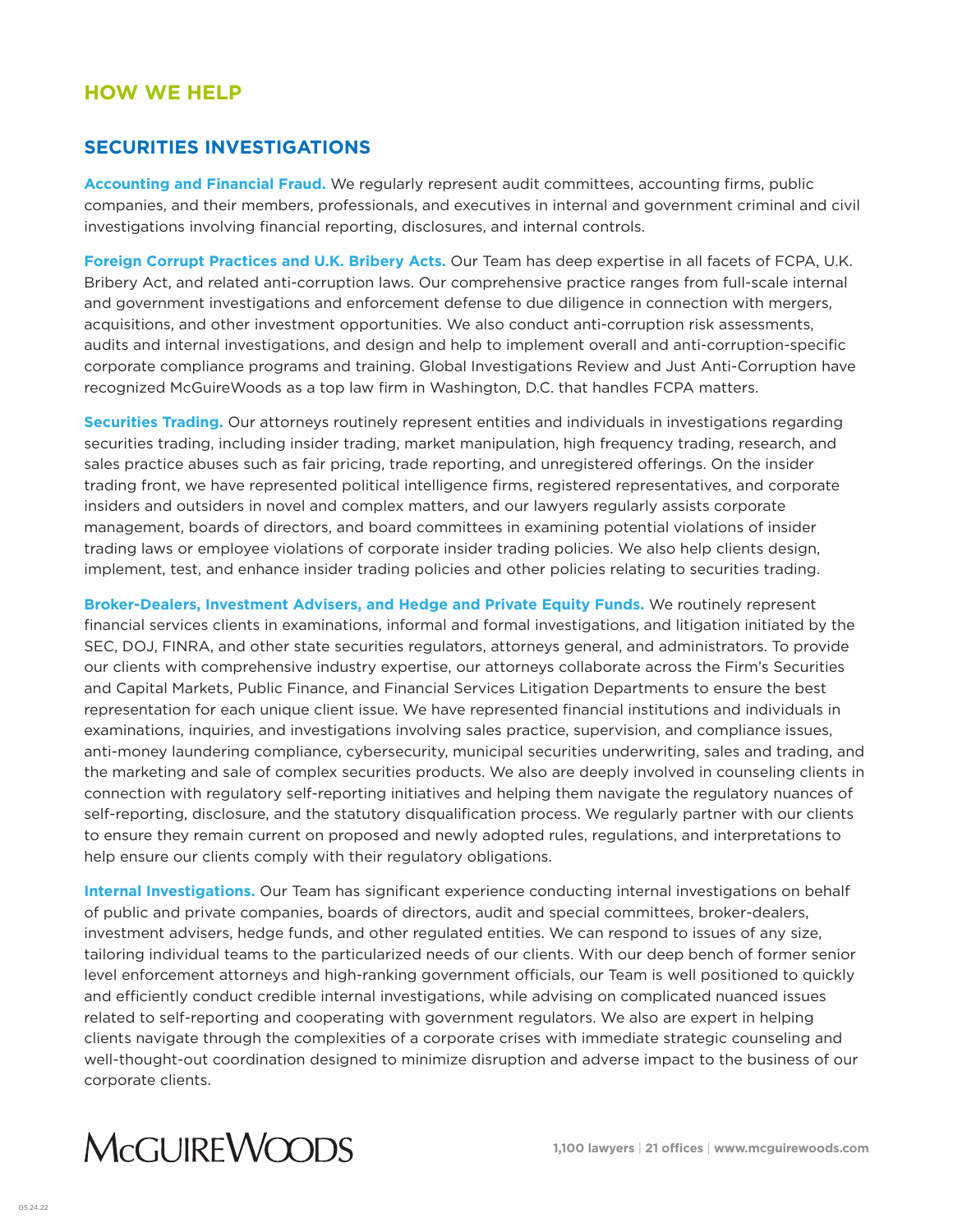## **REGULATORY COMPLIANCE AND SECURITIES EXAMINATIONS**

Clients regularly seek our advice on the full spectrum of regulatory, business, and compliance issues. Because we have analyzed these issues from the viewpoint of the government, in-house counsel, and private practices, we have an in-depth understanding of the industry and markets. We have counseled clients on a range of regulatory issues, and have worked closely with clients on the structure and sale of new securities products to comply with regulatory requirements. Our Team regularly works with clients during regulatory examinations and the remediation of issues uncovered during examinations, investigations, and internal audits, and reviews. We have worked with clients to develop and enhance policies and procedures, revise internal compliances regimes, and devise new compliance protocols and written supervisory procedures.

### **SECURITIES LITIGATION**

For decades, McGuire Woods has been defending our public company and financial services clients in complex securities matters in federal and state courts, before the SEC, DOJ, FINRA, the Center for Multi-District Litigation, and AAA and JAMS arbitrations and mediations. In addition to defending clients in claims and class actions alleging violations of Section 11 and 12 of the Securities Act of 1933 and Section 10(b)/Rule 10b-5, and 14a of the Securities Exchange Act of 1934, we have helped our clients pre-empt corresponding derivative actions. Our representative services include civil litigation and class action, shareholder derivative actions, wealth management arbitration and litigation, financial adviser litigation, and M&A litigation.

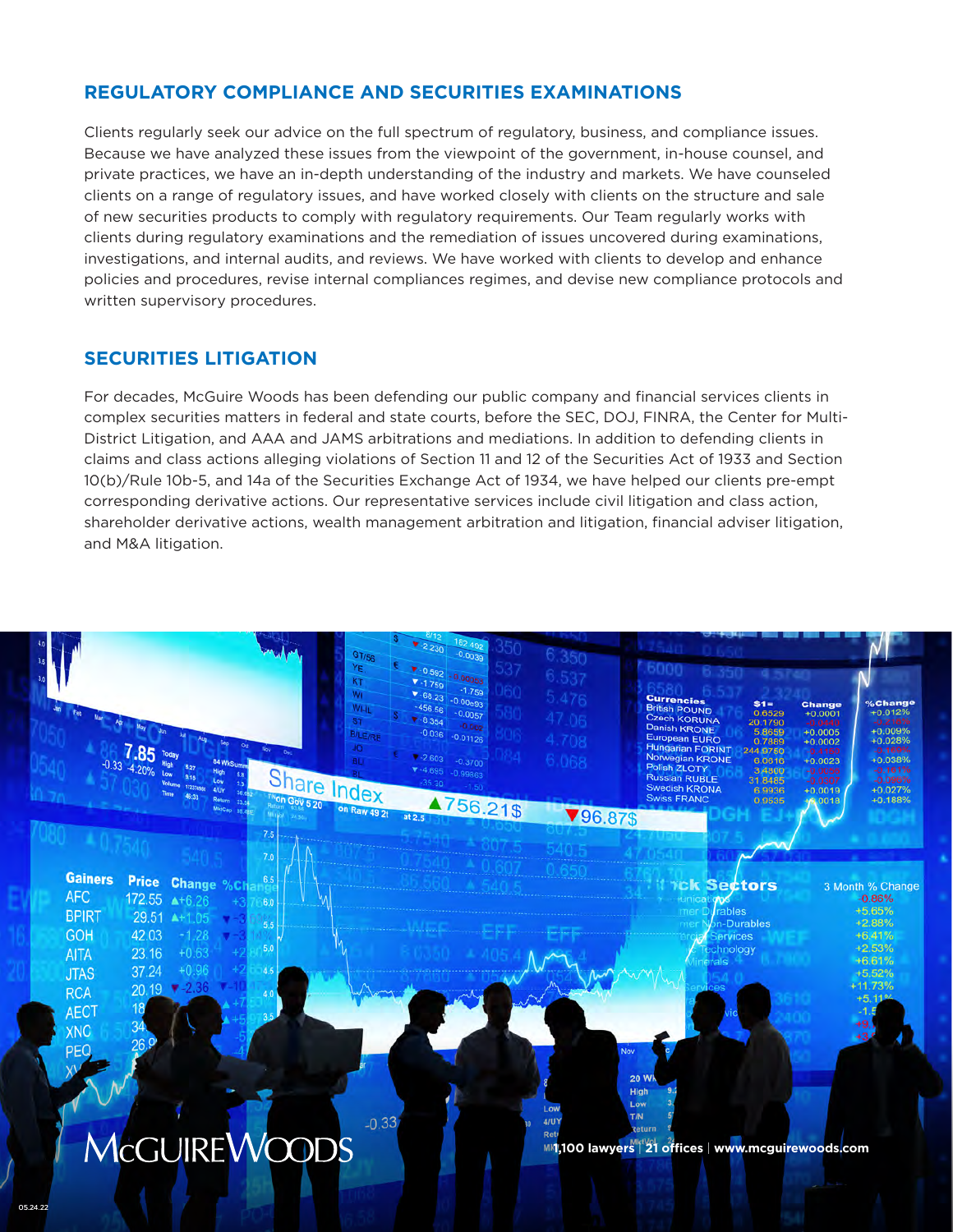

## **KEY CONTACTS**



#### **LOUIS D. GREENSTEIN PARTNER** +1 202 857 2415 +1 212 548 7068 lgreenstein@mcguirewoods.com

Co-Chair, Securities Enforcement and Litigation



#### **ELIZABETH J. HOGAN PARTNER** +1 202 828 2818 ehogan@mcguirewoods.com Co-Chair, Securities Enforcement and Litigation



**Litigation** 

#### **E. ANDREW SOUTHERLING PARTNER** +1 202 857 1772 asoutherling@mcguirewoods.com Co-Chair, Securities Enforcement and



#### **MOLLY M. WHITE PARTNER** +1 310 956 3423 mwhite@mcguirewoods.com Co-Chair, Securities Enforcement and Litigation

#### **ABOUT OUR GOVERNMENT INVESTIGATIONS & WHITE COLLAR LITIGATION DEPARTMENT**

The Government Investigations & White Collar Litigation Department at McGuireWoods is a nationally recognized team of more than 80 attorneys representing Fortune 100 and other companies and individuals in the full range of civil and criminal investigations and enforcement matters at both the federal and state level. Our senior team is comprised of a deep bench of former federal officials, including a former Deputy Attorney General of the United States, former U.S. Attorneys, more than a dozen federal prosecutors, and an Associate Counsel to the President of the United States. Strategically centered in Washington, our Government Investigations & White Collar Litigation is proud to be recognized as an elite practice, most recently honored by Chambers USA with a highly regarded nationwide ranking for Corporate Crime & Investigations, honored twice as White Collar Practice Group of the Year by Law360, and consistently ranked among the world's leading investigations firms on the Global Investigations Review 100 guide to top cross-border investigations practices. The Legal 500 United States, a premier list of the country's best law firms, also commended McGuireWoods for the "exceptional quality" of our powerhouse white collar litigation practice.

For more information about the breadth of the capabilities of the Government Investigations & White Collar Litigation Department, please contact department Chair Todd Steggerda at tsteggerda@mcguirewoods.com or at +1 202 857 2477.

#### **ABOUT McGUIREWOODS**

McGuireWoods has 1,100 lawyers in 21 offices across the United States and other countries. Over its 187-year history, we have earned the loyalty of our many longstanding clients with deep understanding of their businesses and broad skills in complex regulatory and compliance matters, high-stakes disputes, and transactional matters. For more than a decade, McGuireWoods has been ranked on BTI Consulting Group's "Client Service 30" list of law firms serving Fortune 1,000 companies — elite firms singled out for client service excellence based on unprompted feedback from corporate counsel. Its full-service public affairs arm, McGuireWoods Consulting LLC, offers infrastructure and economic development, strategic communications and grassroots advocacy, and government relations solutions. For more information, visit www.mcguirewoods.com.

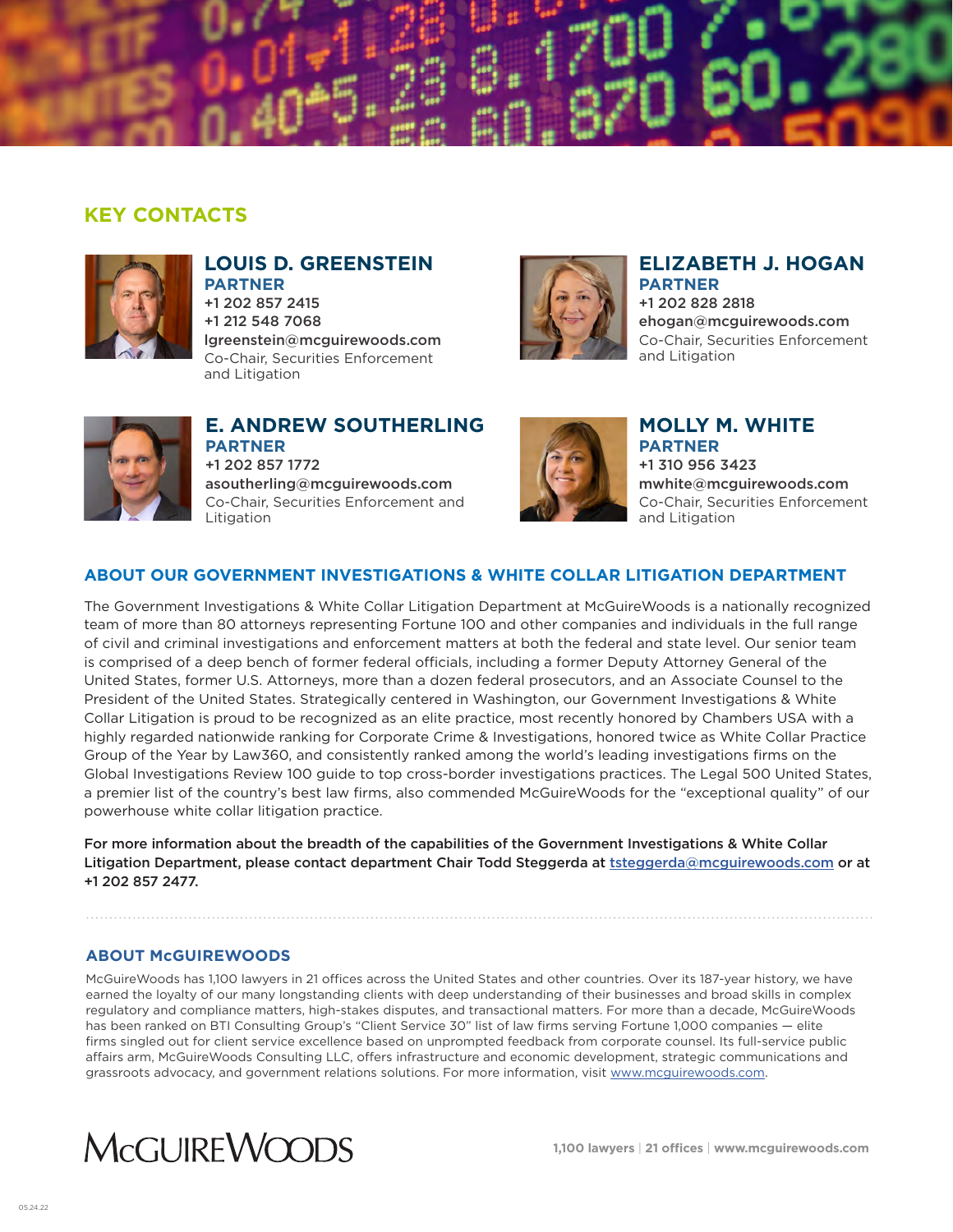## **SECURITIES ENFORCEMENT AND LITIGATION TEAM**

#### WASHINGTON DC



**JOHN V. AYANIAN PARTNER** +1 202 857 2428 iavanian $@$ mcguirewoods.com



## **EMILY P. GORDY PARTNER**

+1 202 857 2449 egordy@ mcguirewoods.com



**CHARLES WM. MCINTYRE PARTNER** +1 202 857 1742 cmcintyre@ mcguirewoods.com



**DARREN W. STANHOUSE SENIOR COUNSEL** +1 919 755 6667 dstanhouse@ mcguirewoods.com





**JEFFREY J. CHAPMAN PARTNER** +1 212 548 7060 jchapman@ mcguirewoods.com



**NOREEN KELLY PARTNER** +1 212 548 7025 nkelly@ mcguirewoods.com

#### ATLANTA



**CHERYL L. HAAS PARTNER** +1 404 443 5726 chaas@ mcguirewoods.com

RICHMOND PITTSBURGH



## **BRIAN E. PUMPHREY PARTNER**

+1 804 775 7745 bpumphrey@ mcguirewoods.com



**BRIAN BALTZ PARTNER** +1 202 857 2468 bbaltz@

mcguirewoods.com **LOUIS D.** 

**GREENSTEIN PARTNER** +1 202 857 2415 lgreenstein@ mcguirewoods.com

#### **BENJAMIN A. O'NEIL PARTNER** +1 202 857 2466 boneil@

mcguirewoods.com

#### **GEORGE J. TERWILLIGER III PARTNER** +1 202 857 2473

**HELEN J. MOORE**

mcguirewoods.com

**CHRISTINA M.** 

mcguirewoods.com

**EGAN PARTNER** +1 312 750 8644 cegan@

**ALEXANDER M.** 

mcguirewoods.com

**MADRID PARTNER** +1 412 667 7919 amadrid@

**COUNSEL** +1 212 548 7070 hmoore@

aterwilliger@ mcguirewoods.com

**WILLIAM E. GOYDAN PARTNER** +1 212 548 2146 wgoydan@ mcguirewoods.com



**ROBERT J. BITTMAN PARTNER**

+1 202 857 2472 rbittman@ mcguirewoods.com





## **E. ANDREW SOUTHERLING** mcguirewoods.com

**PARTNER** +1 202 857 1772 asoutherling@ mcguirewoods.com

LOS ANGELES



**KEVIN M. LALLY PARTNER** +1 213 457 9862 klally@ mcguirewoods.com

**MOLLY M. WHITE PARTNER** +1 310 956 3423 mwhite@ mcguirewoods.com

CHICAGO CHARLOTTE



### **JASON H. COWLEY PARTNER** +1 704 343 2030 jcowley@



 +1 212 548 2138 mcguirewoods.com